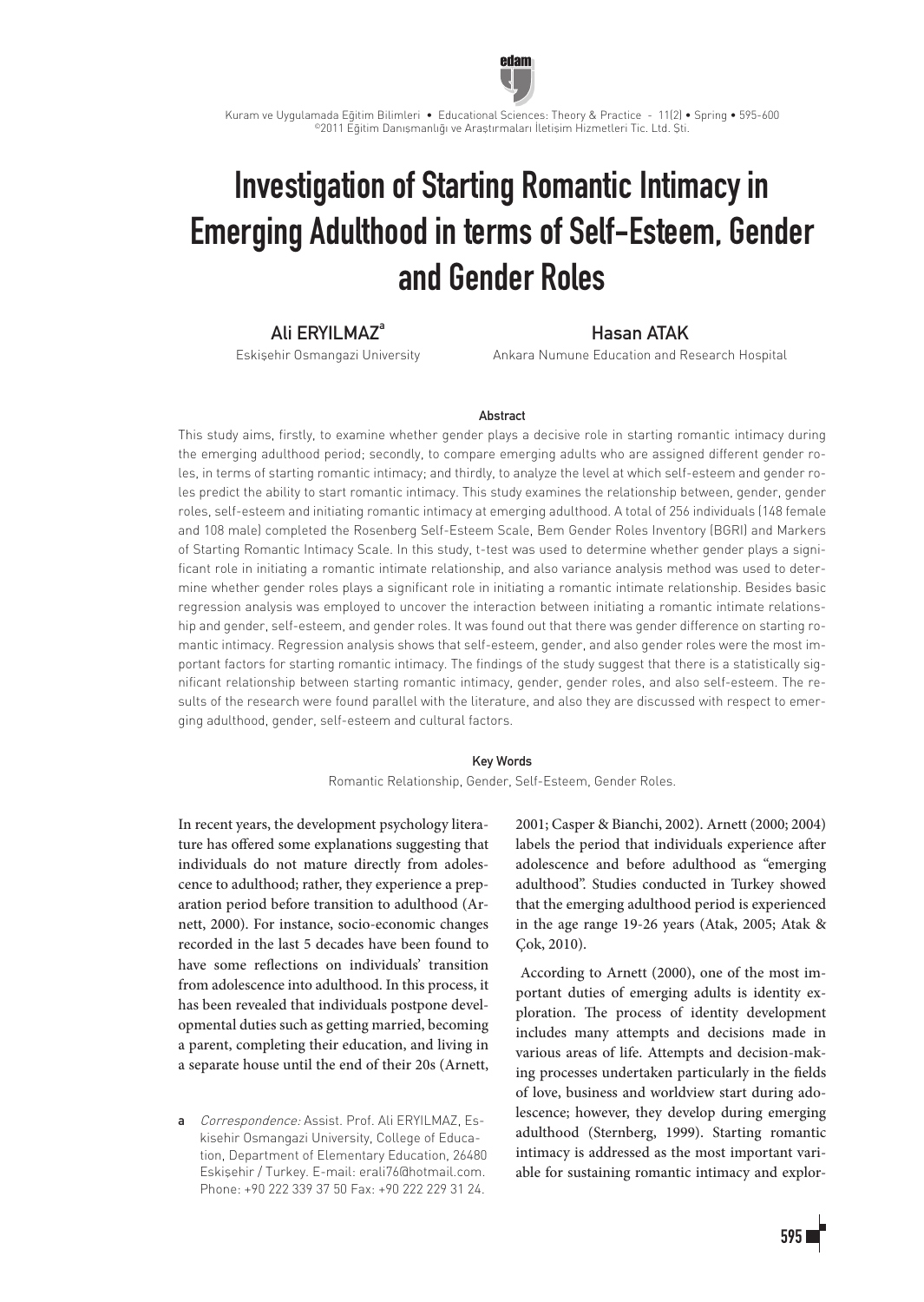ing identity. Analysis of the literature shows that romantic relations are regarded as a process, and offers some information on the factors that sustain and end this process. Within this scope, starting romantic intimacy is deemed an important element of this process. Studies have only begun to address this topic recently: Eryılmaz and Atak (2009) identified five important determinants of "starting of romantic intimacy" among emerging adults: (*i*) self-perception, (*ii*) self-knowledge, (*iii*) behavioral intimacy, (*iv*) emotional and cognitive intimacy, and (*v*) romantic verbalization. Emotional and cognitive intimacy includes asking others' point of view, thinking about others and expressing one's emotions. Behavioral intimacy includes behavioral elements such as spending time together and taking the phone number of a person. Self perception includes personal evaluations by the individual about her/his personal sufficiencies such as congeniality, attractiveness, and intelligence. Romantic verbalization includes variables such as writing poems and using appropriate words. Finally, selfknowledge includes elements such as honesty in relations and respecting others' opinions and feelings (Eryılmaz & Atak, 2009).

The related literature offers some theoretical explanations about factors relevant to starting romantic intimacy among emerging adults. It has been shown that gender is one of the factors effective on starting romantic intimacy. Studying gender-based differences in romantic intimacy, which is an important element of identity exploration, can also make reference to identity development.

One of the concepts seemingly related to romantic intimacy is gender. Gender is defined in the literature as "socially-defined personal characteristics, roles, and responsibilities of males and females". In modern terms, gender roles are addressed in four main groups: femininity, masculinity, androgyny and undifferentiated gender (Dökmen, 2004). The literature provides no information on the effects of gender roles on starting romantic intimacy. Revealing the role played by gender, which informs each dimension of life, in starting romantic intimacy may contribute to the related literature. Self-esteem is also underlined to be important in sustaining romantic intimacy (Sternberg, 1999). However, there is no previous study on the effects of self-esteem on starting romantic intimacy. There are previous studies on the effects of self-esteem on sustaining and ending relations. Indeed, starting romantic intimacy is a part of the relationship process. For this reason, addressing the role played by self-esteem in

starting relationship may contribute to the related literature.

This study aims, firstly, to examine whether gender plays a decisive role in starting romantic intimacy during the emerging adulthood period; secondly, to compare emerging adults who are assigned different gender roles, in terms of starting romantic intimacy; and thirdly, to analyze the level at which self-esteem and gender roles predict the ability to start romantic intimacy.

#### **Method**

## **Model**

This is a descriptive study that examines the current situation. The study used the relational survey method as the basis to examine the relationship between starting romantic intimacy, on one hand, and self-esteem, gender and gender roles on the other. The study data were collected from individuals at different ages and a cross-sectional study pattern was used.

#### **Study Group**

The study used purposive sampling as a sampling method (Büyüköztürk, Kılıç-Çakmak, Akgün, Karadeniz, & Demirel, 2008; Fraenkel & Wallen, 1993; Sencer, 1989). The study included 300 university students aged between 19–25 years. Participant responses to the data collection tools were revised before data analysis. At the end of the revision process, 44 respondents were excluded from the data set, since either they did not fully complete the scale (at least 5 % of the whole scale remained incomplete) or they shifted to center. As a result, the study analyzed the responses of 256 participants: 148 female and 108 male. The mean age of the emerging adolescents who participated in the study was 22.59 years (standard deviation 1.74 years). Of 256 study participants, 116 attended physical sciences (45.3%) and 140 attended social sciences (54.7%) departments.

## **Data Collection Tools**

In this study, the personal information form, Markers of Starting Romantic Intimacy Scale, Rosenberg Self-Esteem Scale and Bem Gender Roles Inventory were used.

**Personal Information Form:** Demographic information of the participants such as age, gender and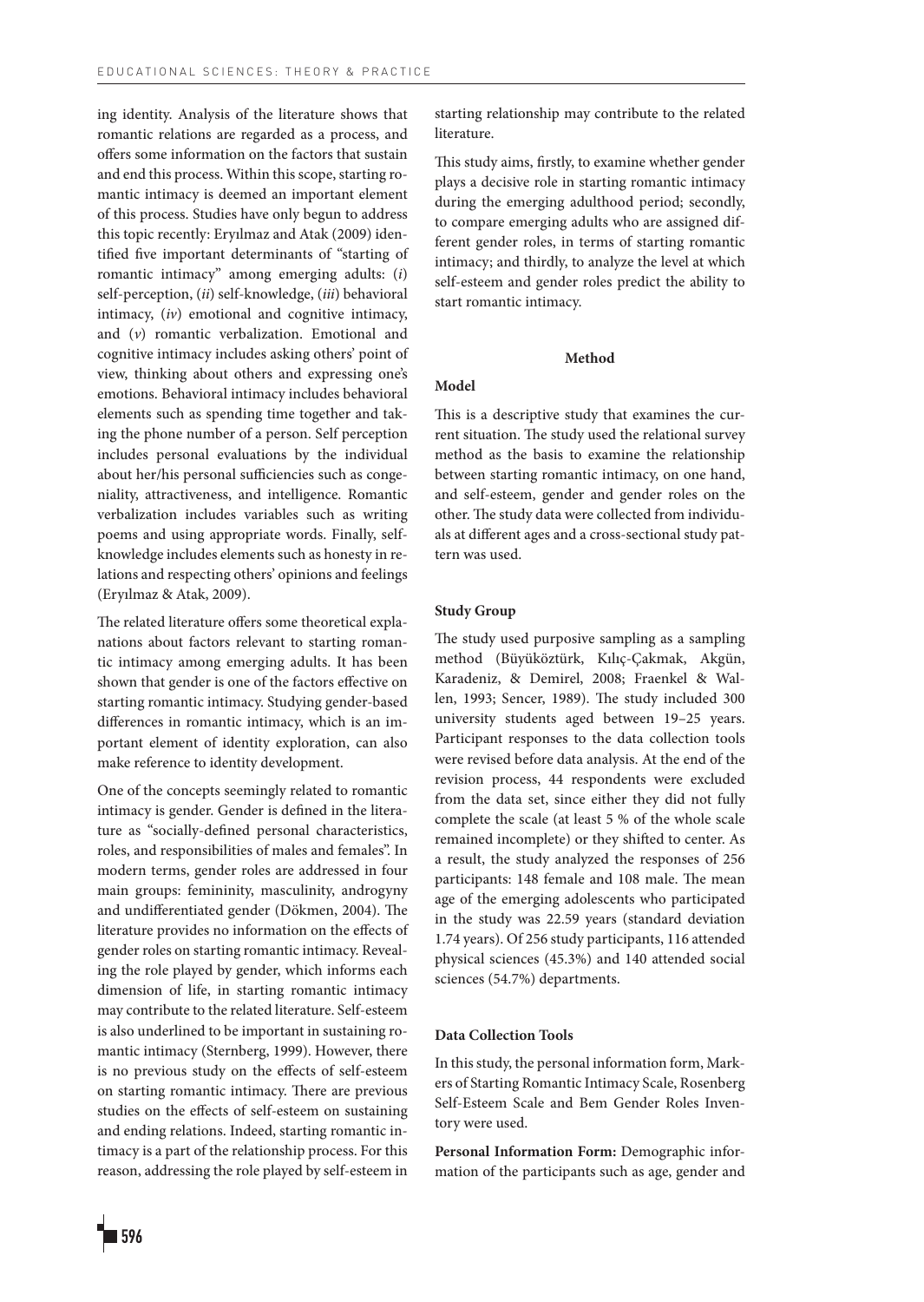educational background were collected via a personal information form.

*Markers of Starting Romantic Intimacy Scale:* This is a 5 dimensional scale developed by Eryılmaz and Atak (2009), which measures individuals' perceptions of starting romantic intimacy. A high score means that the individual has the required determiners and is able to start romantic intimacy.

*Rosenberg Self-Esteem Scale:* This is a 63-itemed scale developed by Rosenberg (1965) and composed of 12 multiple-choice categories. The present study used a 10-itemed Self-Esteem subcategory of the RSS. This subcategory is based on a 4-point Likert type scale and composed of 5 positive and 5 negative statements (Rosenberg, 1965). The scale was adapted into Turkish culture by Çuhadaroğlu (1985).

*Bem Gender Roles Inventory:* Bem Gender Roles Inventory, developed by Bem (1974), was used in the present study to detect the gender role tendencies of the study participants. This version of the scale was adapted into Turkish by Kavuncu and subsequently subjected to validity and reliability analysis by Kavuncu and Dökmen (Dökmen, 1999; Kavuncu, 1987). In the validity and reliability analysis conducted by Dökmen (1999), the scale is composed of 40 items, 20 related to femininity and 20 to masculinity. Separate scores are obtained from the Femininity and Masculinity subscales. The median score of these two separate scores determines whether the individual has androgynous, masculine, feminine, or undifferentiated gender roles.

#### **Data Analysis**

The SPSS software (version 14.00) was used in statistical analysis of the study data. Frequency and percentage distributions were used in the analysis of the demographic data. The t-test was used for the independent groups in order to determine whether the identifiers of starting romantic intimacy differed significantly according to gender. One-way analysis of variance (ANOVA) was used to determine whether starting romantic intimacy differed according to gender roles. Multiple regression was used to understand whether the variables of selfesteem, femininity and masculinity could significantly explain starting romantic intimacy. Statistical significance was set at .05 for the data analysis.

#### **Process**

The study data were collected from students attending universities located in Ankara province of Turkey from April-August 2010. The scale implementation took 40-45 minutes. The study data were collected in the form of individual and group implementations. The data were collected during tuition hours with the consent and assistance of the course lecturers. The data were collected on a voluntary basis: participants were given a brief explanation about the aim of the study; the scale was administered on volunteer participants. Moreover, additional information was given to the demanding participants. Participants were not asked any identity information.

#### **Results**

The study findings were grouped in three main themes. T-test results, one-way ANOVA results and simple regression analysis results were assessed, respectively.

#### **Starting Romantic Intimacy in terms of Gender**

T-test analysis was used for the independent groups to determine whether the determiners for starting romantic intimacy varied significantly in terms of gender. The mean score for "starting romantic intimacy" ( $\overline{X}$ =54.19) among the male emerging adults was found to be higher than that of female  $(\overline{\mathbf{X}}=49.88)$  emerging adults. The results suggest that the males (t=4.49;  $p < .01$ ) are able to start romantic intimacy more easily than the females. At the same time, males scored significantly higher than females in terms of self-perception, behavioral intimacy, emotional and cognitive intimacy, and romantic verbalization. However, there was no statistically significant difference between females and males in terms of self-knowledge.

## **Starting Romantic Intimacy according to Gender Roles**

One-way ANOVA was used to determine whether starting romantic intimacy differed in terms of gender roles. Mean scores for "starting romantic intimacy" among emerging adults with masculine and androgynous gender roles were found to be higher than individuals with feminine and undifferentiated gender roles. One-way ANOVA was used to determine whether this difference was statistically significant. Gender roles were observed to result in differences in starting romantic intimacy [F(3-252) = 16.09, *p*<.01]. The Scheffe multi-comparison test was used to reveal the groups with different mean scores. The results showed that individuals with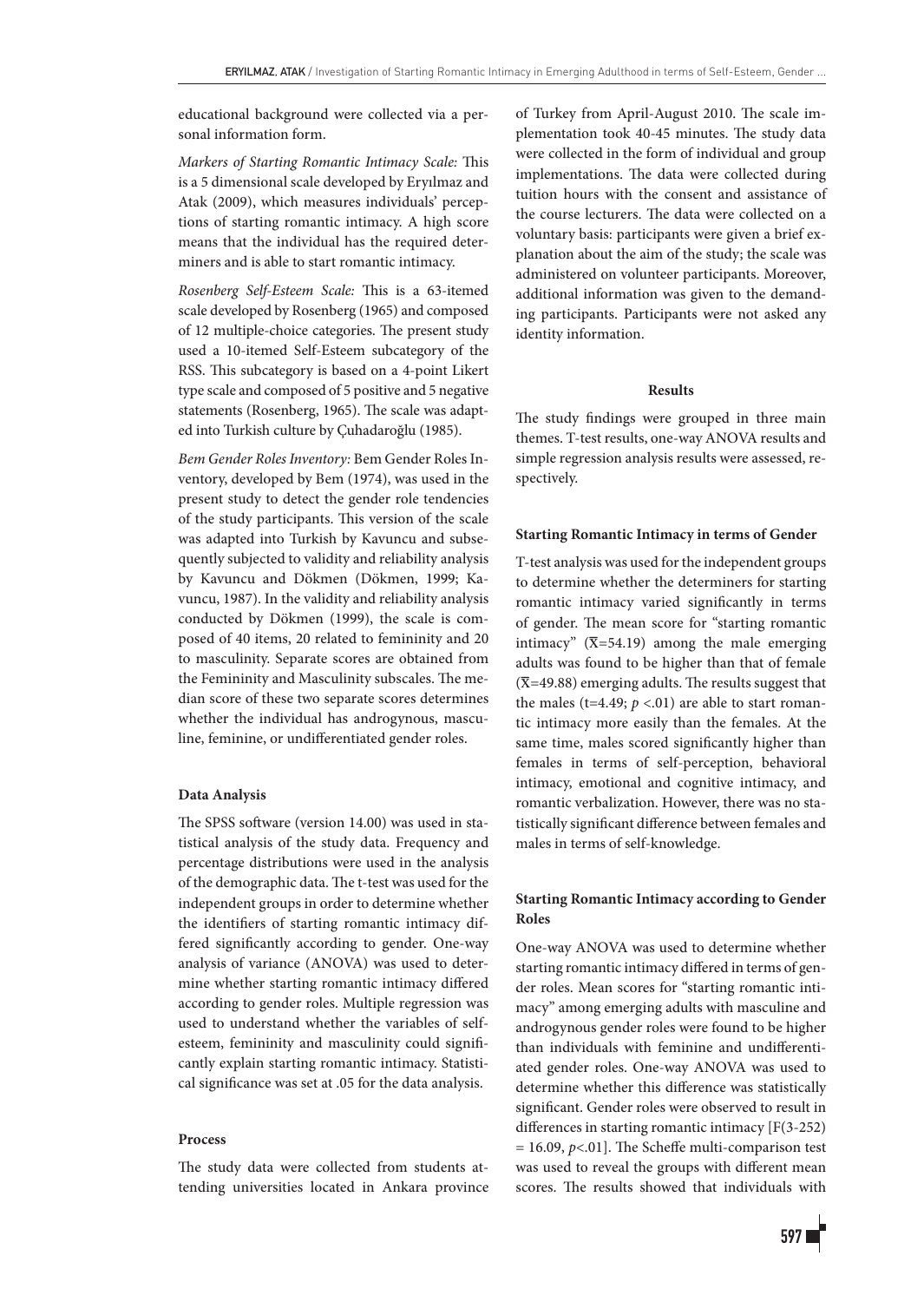androgynous gender roles ( $\overline{X}$  = 54.97) had significantly higher mean scores than both individuals with feminine ( $\overline{X}$ = 48.45; *p*<.01) and undifferentiated gender roles ( $\overline{X}$ = 48.45; *p*<.01). The Scheffe multi-comparison test also showed that individuals with masculine gender roles ( $\overline{X}$  = 54.07) had significantly higher mean scores than individuals with feminine ( $\overline{X}$  = 48.45.38; *p*<.01) and undifferentiated gender roles (x= 48.45.01; *p*<.01).

## **The Role of Self-Esteem, Femininity and Masculinity on Starting Romantic Intimacy**

Multiple regression analysis was used to determine whether the variables of self-esteem, femininity and masculinity had statistically significant effects on starting romantic intimacy (R=.66, R2=.43, F=63,28, p<.01). It was found that these three variables were significant determinants of starting romantic intimacy. Evaluation of each variable's independent effects on starting romantic intimacy showed that masculinity ( $\beta$ = .48;  $p$ <.01), had the most significant positive relationship in starting romantic intimacy, followed by self-esteem (*β*= .31; *p*<.01). Moreover, femininity was found to have a statistically non-significant effect on starting romantic intimacy. According to these results, these three variables explain 43% of the total variance related to starting romantic intimacy.

### **Discussion**

The present study addressed the issue of starting romantic intimacy during emerging adulthood in terms of individuals' gender, gender roles and selfesteem. This section discusses the study findings related to these three main titles and within the scope of the related literature.

## **Gender-Based Evaluation of Starting Romantic Intimacy**

The study results showed that gender had a statistically significant effect on starting romantic intimacy, that is to say, males started romantic intimacy more easily than females. The study findings may be interpreted within a cultural context, in general. Previous studies also suggested that males started romantic intimacy more easily than females (Eryılmaz & Atak, 2007, 2009; Eryılmaz & Ercan, 2010a, 2010b; 2011; in press; Furjman & Schaffer, 2003; Güneri, Sümer, & Yıldırım, 1999; Kağıtçıbaşı, 2000; Meador & Rogers, 1979; Suh,

## **Gender Roles- Based Evaluation of Starting Romantic Intimacy**

It was found out that masculine and androgynous gender roles had important effects on starting romantic intimacy. These results differ from those of previous studies on romantic intimacy. For instance, in a study carried out by Sakallı-Uğurlu (2003), male dominance was found to have significant effects on retention of the relationship. These results show that different dynamics are effective on starting and sustaining a relationship, supporting the theoretical explanations offered by Sternberg (1999), suggesting that romantic relationships should be addressed in the scope of starting, sustaining and ending such relationships. On the other hand, being a male and masculinity are important in terms of starting a relationship but unimportant in terms of sustaining a relationship, which can be explained on the basis of reciprocity and cultural structures. Moss and Schwebel (1993) explained romantic relationships in the light of five factors, including reciprocity. According to Moss and Schwebel (1993), a relationship cannot be sustained through the support, efforts or behaviors of only one side. Therefore, the finding of the present study that "*being male and masculinity are important variables in starting a romantic relationship*" can be explained on the grounds of cultural effects.

## **Self-Esteem Based Evaluation of Starting Romantic Intimacy**

According to the findings of the present study, there is a positive and statistically significant relationship between level of self-esteem and starting of romantic intimacy among emerging adults.

The literature suggests that romantic intimacy should be addressed in an integral context (Sternberg, 1999). Starting, sustaining and ending a relationship are three important pieces of this integrated context. The emotions and options of an individual about her/himself differ with regard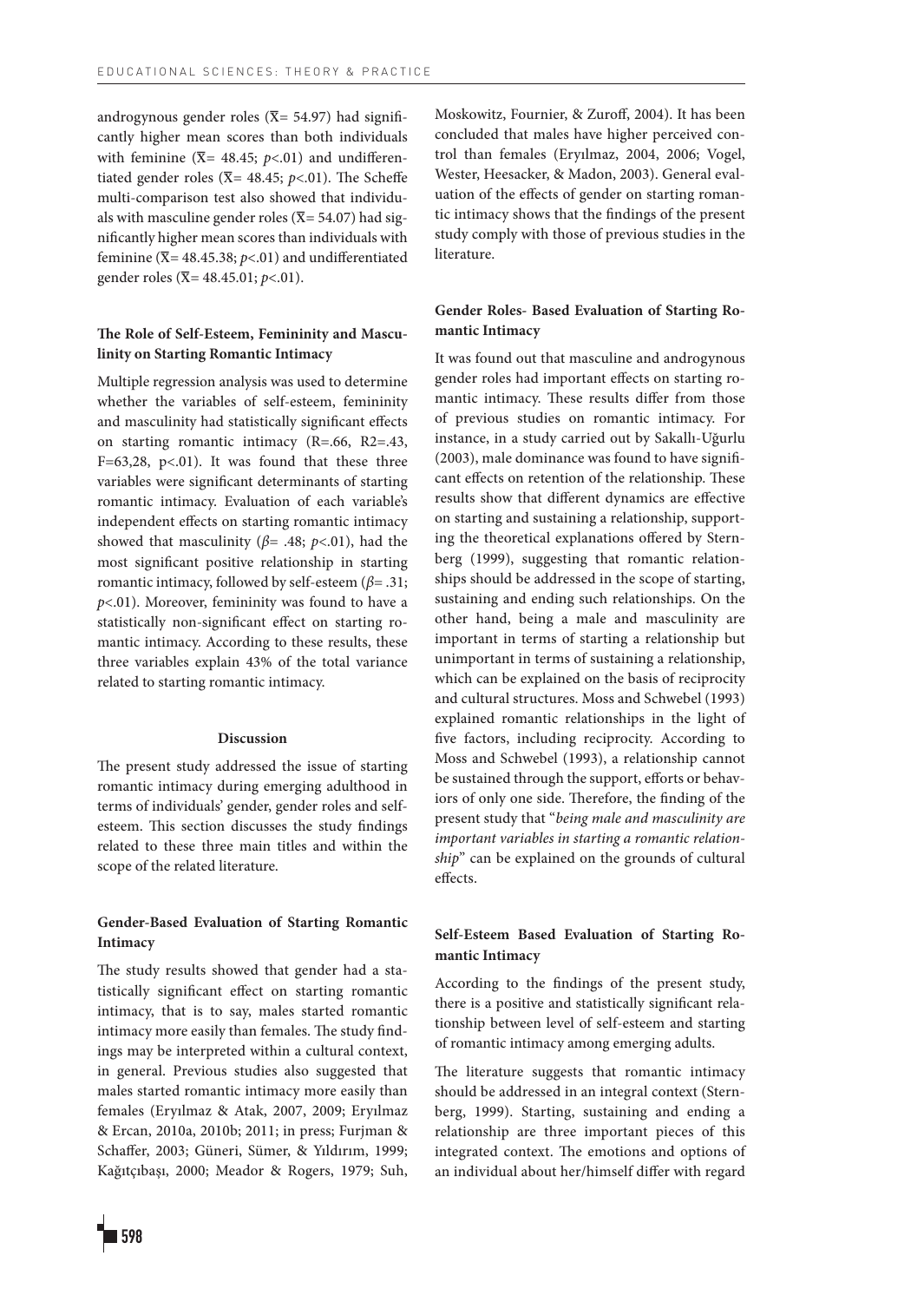to the relationship process. For instance, ending a relationship may cause a high level of stress and may start a traumatic process. In the process of ending a relationship, individuals may suffer from depression and loneliness. Self-esteem levels of individuals may decrease due to a relationship break up (Cain, 1988; Gray & Steinberg, 1999; Stroebe & Stroebe, 1986). Unlike the ending process, individuals should have some resources to use in the process of starting a relationship; self-esteem is a kind of resource. For instance, some studies suggest that people involved in a romantic relationship have higher levels of self-esteem than single individuals (Çuhadaroğlu, 1985; Pettijhon, Naples, & McDermott, 2010). Both the present study and previous studies confirm that a romantic relationship is an important source of self-esteem. Individuals need a high level of self-esteem to both sustain their relationship and experience love and relief during their relationship (Connely & Goldberg, 1999; Hally & Pollack, 1993; Myers, 1996; Sprecher, 1994). In conclusion, the process of starting a relationship may require individuals to develop high levels of self-esteem. From another perspective, acceptance is important for romantic affairs. The literature suggests that self-esteem is an important indicator of acceptance experienced during intimate relationships. The first prerequisite of the acceptance of an individual by others is self-love and self-acceptance (Cramer, 2009). The relationship between self-esteem and starting romantic intimacy, as revealed in this study, may result from the bidirectional function of self-esteem (Cramer, 1993; Creasey, Kershaw, & Boston, 1999).

It is possible to make some suggestions on the basis of the results obtained from the present study: firstly, identity exploration is an important development duty for emerging adults. In order to contribute to the literature on this theme, future studies should also include an examination of identity. Secondly, self-esteem has a positive effect on starting romantic intimacy. From the perspective of those professions rendering clinical assistance, both preventive and interventionist programs should be started on romantic relationships and self-esteem for those who have difficulty in starting romantic intimacy. In the psychological consultancy process, on the other hand, self-esteem should be addressed in order to ensure self-knowledge and self-understanding.

#### **References/Kaynakça**

Arnett, J. J. (2000). Emerging adulthood: A theory of development from the late teens through the twenties. *American Psychologist, 55*, 469-480.

Arnett, J. J. (2001). Conceptions of the transition to adulthood: Perspectives from adolescence to midlife. *Journal of Adult Development*, *8*, 133–143.

Arnett, J. J. (2004). *Emerging adulthood: The winding road from the late teens through the twenties*. New York: Oxford University Press.

Atak, H. (2005). *Beliren yetişkinlik: Yeni bir yaşam döneminin Türkiye'de incelenmesi*. Yayımlanmamış yüksek lisans tezi, Ankara Üniversitesi, Eğitim Bilimleri Enstitüsü, Ankara.

Atak, H. ve Çok, F. (2010). Beliren yetişkinlik (emerging adulthood): İnsan yaşamında yeni bir dönem. *Çocuk ve Gençlik Ruh Sağlığı Dergisi, 17* (1), 39-50.

Bem, S. L. (1974). The measurement of psychological androgyny. *Jounal of Consultanting and Clinical Psycholgy, 42,* 155-162.

Büyüköztürk, Ş., Kılıç-Çakmak E., Akgün, Ö. E., Karadeniz, Ş. ve Demirel, F. (2008). *Bilimsel araştırma yöntemleri* (gen. 2. bs)*.* Ankara: Pegem A.

Cain, D. (1988). Divorce among elderly women: A growing social phenomenon. *Social Casework, 69*, 563–568. Casper, L. M., & Bianchi, S. M. (2002). *Continuity and change in the american family*. Thousand Oaks: Sage.

Connely, J., & Goldberg, A. (1999). Romantic relationships in adolescence: The role of friends and peers in the emergence and developmant. In W. Furman, B. B. Brown, & C. Feiring, (Eds.), *The development of romantic relationships in adolescence* (pp. 266-290). Cambridge, UK: Cambridge University Press.

Cramer, D. (1993). Perceived and desired facilitativeness of one's closest friend, need for approval and self-esteem. *British Journal of Medical Psychology, 66,* 97-104.

Cramer, D. (2009). Self-esteem, demand for approval and the facilitativeness of a romantic relationship. *British Journal of Guidance & Counselling, 37* ( 2), 169-178.

Creasey, G., Kershaw, K., & Boston, A. (1999). Conflict management with friends and romantic partners: Therole of attachment and negative mood regulation expectancies*. Journal of Youth and Adolescence, 28*, 523-543.

Çuhadaroğlu, F. (1985, Nisan). *Gençlerde benlik saygısı ile ilgili bir araştırma*. XXI. Ulusal Psikiyatri ve Nöroloji Bilimleri Kongresi'nde sunulan bildiri, Çukurova Üniversitesi, Mersin.

Dökmen, Z. Y. (1999). Bem Cinsiyet Rolü Envanteri Kadınsılık ve Erkeksilik Ölçekleri Türkçe Formu'nun psikometrik özellikleri. *Kriz Dergisi, 7*, 27-40.

Dökmen, Y. Z. (2004). *Toplumsal cinsiyet: Sosyal psikolojik açıklamalar*. Ankara: Sistem Yayıncılık.

Eryılmaz, A. (2004). *Ergenlik ve genç yetişkinlik döneminde romantik yakınlığı başlatmada algılanan kontrol*. Yayımlanmamış yüksek lisans tezi, Ankara Üniversitesi, Eğitim Bilimleri Enstitüsü, Ankara.

Eryılmaz, A. (2006, May). Perceived control to start romantic intimacy at adolescence and young adulthood periods [Abstract]. Paper presented at *the Xth Conference of European Association for Research on Adolescence*, Antalya.

Eryılmaz, A. ve Atak, H. (2007). Hazır ya da değilim: Beliren yetişkinlik döneminde romantik yakınlığı başlatmanın belirleyicileri*. 1. Psikoloji Lisansüstü Öğrencileri Kongresi Tam Metin Bildiri Kitabı* içinde (s. 42-57)*.* İzmir: İzmir Ekonomi Üniversitesi.